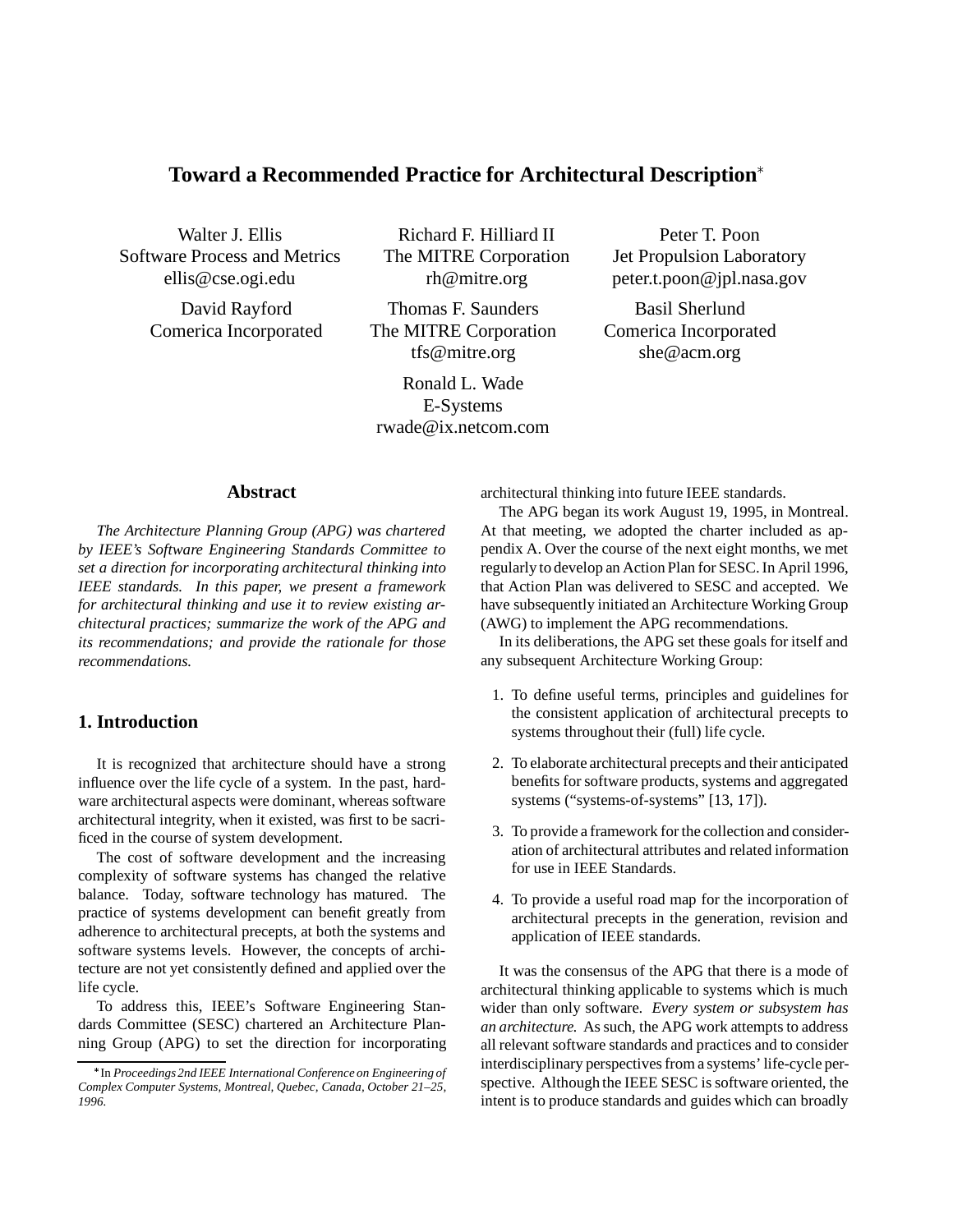support all disciplines involved in developing systems. This "wide scope" was encouraged and affirmed by SESC and will be reflected in the framework and recommendations described below.

In order to assess the impact of the wide scope interpretation of architecture, and to identify the standards potentially impacted, the APG undertook an analysis of recent and ongoing activities in the community related to "architecture." Every effort was made to contact professional associations to determine the extent of efforts in establishing architectural standards and guidelines within the industry. Keyword searches were performed on IEEE standards as well as those of other standards setting organizations. Keyword searches were also performed using several search engines on Internet. The effort identified several hundred potential efforts. These were narrowed through a process of determining whether architecture was a primary or secondary focus. Elimination criteria consisted of documents that had architecture as a by-product or where the word was used in a descriptive sense rather than a development perspective. A list of approximately twenty standards and in-process works represents a starting point for the harmonization and coordination efforts of the Architecture Working Group with other efforts.

# **2. Architectural Framework**

To meet our first goal of defining "useful terms, principles and guidelines," we began our work by initiating the development of a conceptual framework (or, frame of reference) for talking about architecture. In formulating the framework, we found the building metaphor – the analogy between software systems architecture and traditional building architecture quite useful [12, 21].

For perspective, we began with the common, "presystems" definition of the word:

**Architecture** 1. The art or science of building or constructing edifices of any kind for human use. 2. The action or process of building. 3. Architectural work: structure, building. 4. The special method or style in accordance with which the details of the structure and ornamentation of a building are arranged. 5. Construction or structure generally.<sup>1</sup>

Each of these senses of the word are applicable in the systems context.

There is at present much interest and activity in system architectural thinking (for example, [9, 15, 22]). These activities would benefit from a common framework of terms and concepts. The key term is "architecture" itself. We considered the current IEEE 610.12–1990 definition of "architecture" [11]:

**Architecture** The organizational structure of a system or component.

However, this definition was not adequate for our purposes. It has several limitations. (1) It does not distinguish an architectural level of structure for a system from the design or physical structure of that system. (2) It does not separate architectural concerns, such as the interaction of the system with other systems, from other concerns, such as details of construction. (3) It offers no basis for treating architectures as engineering objects.

Looking at a number of other definitions in the literature (for example, [4, 7, 25]), we found most suffered from these or other limitations. We settled on the following definition:

An *architecture* is the highest-level concept of a system in its environment.

This definition addresses (1) by stating that architecture pertains to the *highest-level* of a system, distinguishing it from design and implementation concerns. As Mary Shaw admonished the First International Workshop on Architectures of Software Systems [8], "Let's not dilute the term 'architecture' by applying it to everything in sight." Our definition acknowledges (2) by reminding us that systems are situated *in their environments*, and that the architecture is in part a recognition and response to that environment. But it still does not directly address  $(3)$  — a "concept" is not particularly useful as an engineering construct. Following recent IEEE work on software design [10], we distinguish the architecture itself from *descriptions* of that architecture:

An *architectural description* is a model — document, product or other artifact — to communicate and record a system's architecture.

This distinction allows us to retain the idea that every system has an architecture, while advocating that the *explicit* description of a system's architecture allows that system to be brought under "engineering control." The form and content of architectural descriptions may then be subject to standardization — not the architectures themselves.

There is an established engineering approach to bringing such complex entities under control, which is to "separate concerns" by identifying one or more viewpoints [23]. Therefore, our framework advocates that an architectural description be organized into well-defined pieces:

An architectural description conveys a set of *views* each of which depicts the system by describing domain concerns.

Meszaros defines an architectural view as: "a way of looking at an architecture. Each view may have a different concept of components and relationships" [19]. In our

<sup>1</sup>*Oxford English Dictionary*, 1933 edition.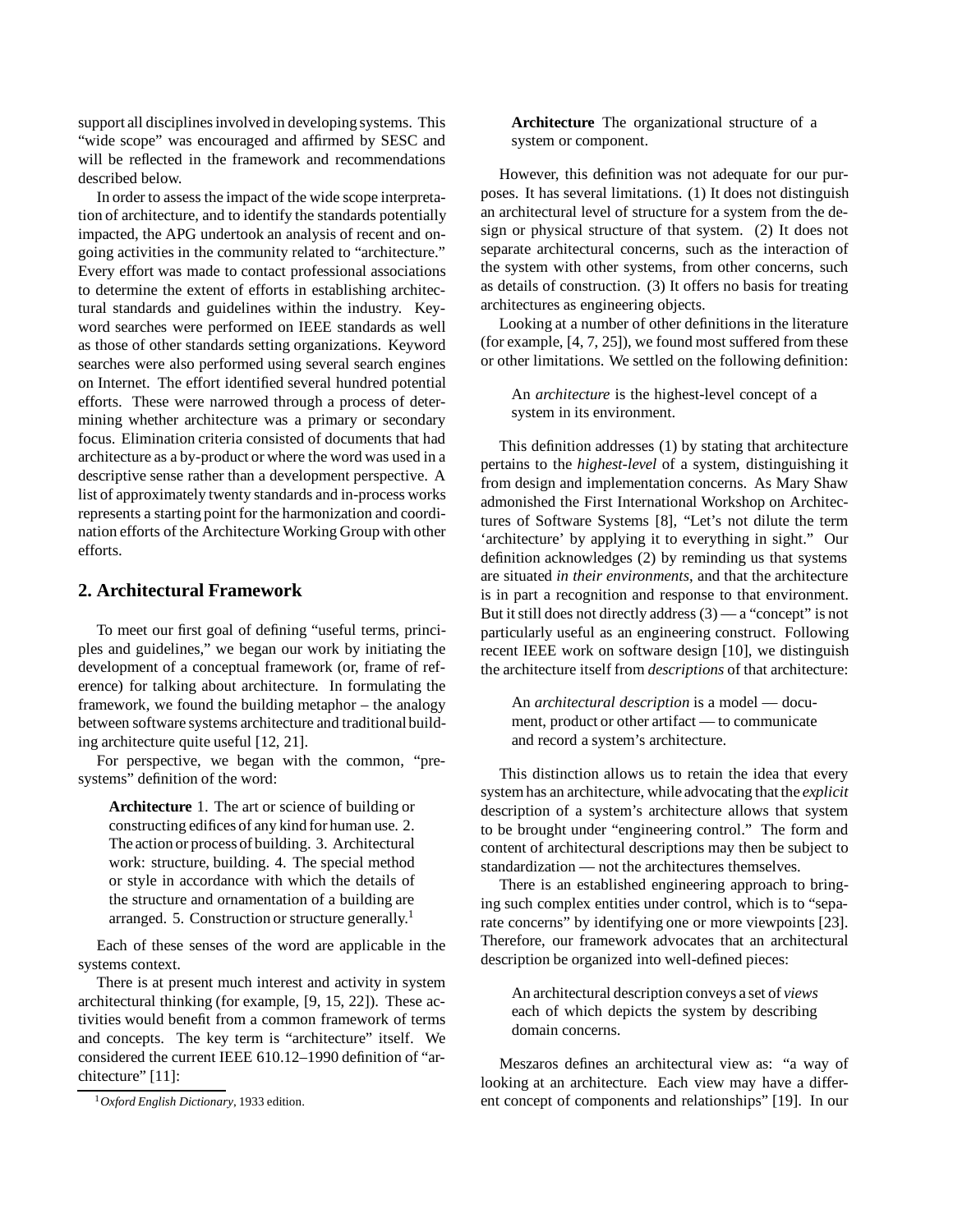framework, each "way of looking" will be determined by the interests of the users of that view. A system exists in many domains — it is therefore useful to regard architecture as a multi-disciplinary practice [18]. Views offer a way to get a handle on this. Some common architectural views are listed below, reflecting typical systems concerns reflected at an architectural level of description.

- behavioral, dynamic, operational views [16, 14, 4]
- $\bullet$  data, data flow, information views [5, 7]
- development, maintenance views [3, 6]
- $\bullet$  distributed, network views [25, 6]
- functional, activity views [24, 25]
- logical views [14, 20]
- $\bullet$  static views [14, 7]
- physical views [14, 4]

The selection of relevant views will usually be determined by the architect  $-$  in consultation with other key stakeholders of the system. The conventions by which a view is depicted will vary with the particular architectural technique or method employed; however, the engineering principles governing views may be generic — for example, completeness, the principle that an architectural view should represent the whole system from a single, well-defined perspective, is adopted in various methods [20, 25].

The notion of "components" recurs throughout systems and software thinking about architecture, as a construct for capturing the major elements of the "structure or construction" of a system. Of course, these elements do not exist in isolation but, as Meszaros observes, are related. The APG framework postulates two kinds of relations: connections (among components), and constraints (on components, or connections).

The Architecture Planning Group chose to define these terms as follows:

- *Components* are the major structural elements in a view; such as functions in a functional view, data models in a data view, or hardware in a physical view.
- *Connections* are the major relations between components of a view. They may be "run-time" relationships like control or data flow, or other dependencies.
- *Constraints* represent laws the system must observe; constraints apply to components and connections. There are three kinds of constraints:
- **–** Constraints reflecting performance, functional, or non-functional requirements (such as security, fault tolerance, quality)
- **–** Style and protocol rules, and
- **–** Laws of nature which constrain resources

The use of components and connections (or connect*ors*) seems to be a *de facto* standard in current architectural thinking, although the community is split on the latter term. Abd-Allah, Boehm, Gacek, Kazman, Abowd, Bass, for example, use "connection." Garlan, Shaw, and Allen use "connector." Luckham uses both terms to distinguishthe relation between two components (a connection) from the entity which realizes that relation (the connector). In the present document, we use *connection* to encompass both notions, recognizing that we may want to refine this at a future time.

#### **2.1 Uses of Architectural Description**

To identify architectural concepts and principles relevant to the potential users of a future standard, we realized we needed to understand the roles which architectural descriptions may play within system life cycles. While development of a full "concept of operations" for architectural descriptions is left to the Working Group, the APG identified two fundamental ways of applying architectural precepts: *architecture as design* and *architecture as style*.

The first way is to use an architectural description as the vehicle for expressing high-level system characteristics that define and organize its major elements and their interrelationships. The architectural description is used to communicate between client and developer to aid clarification of requirements and assess their impact on system design. The architectural description is often developed through an evolutionary process from the initial expression of a system concept as a high-level abstraction to one of a more detailed and tangible expression that is widely accepted as being an expression of design.

The second way is to use a subset of the information used in a full architecture description to capture a style to facilitate certain common attributes among systems, ranging from system compatibility, interoperability, (component) interchangability, to (system) replacability. An *architectural style* is a set of patterns or rules for creating one or more architectures in a consistent fashion. There are many ways to capture and communicate a style [1, 2]. A *reference model* can be used to embody a style. Style is a partial characterization of a system; it does not represent the complete architecture for a system, but is a template for specifying the architecture of a specific system.

*Architecture as design* is useful for individual product development, analogous to the design of individual buildings, whereas *architecture as style* is also useful for harmony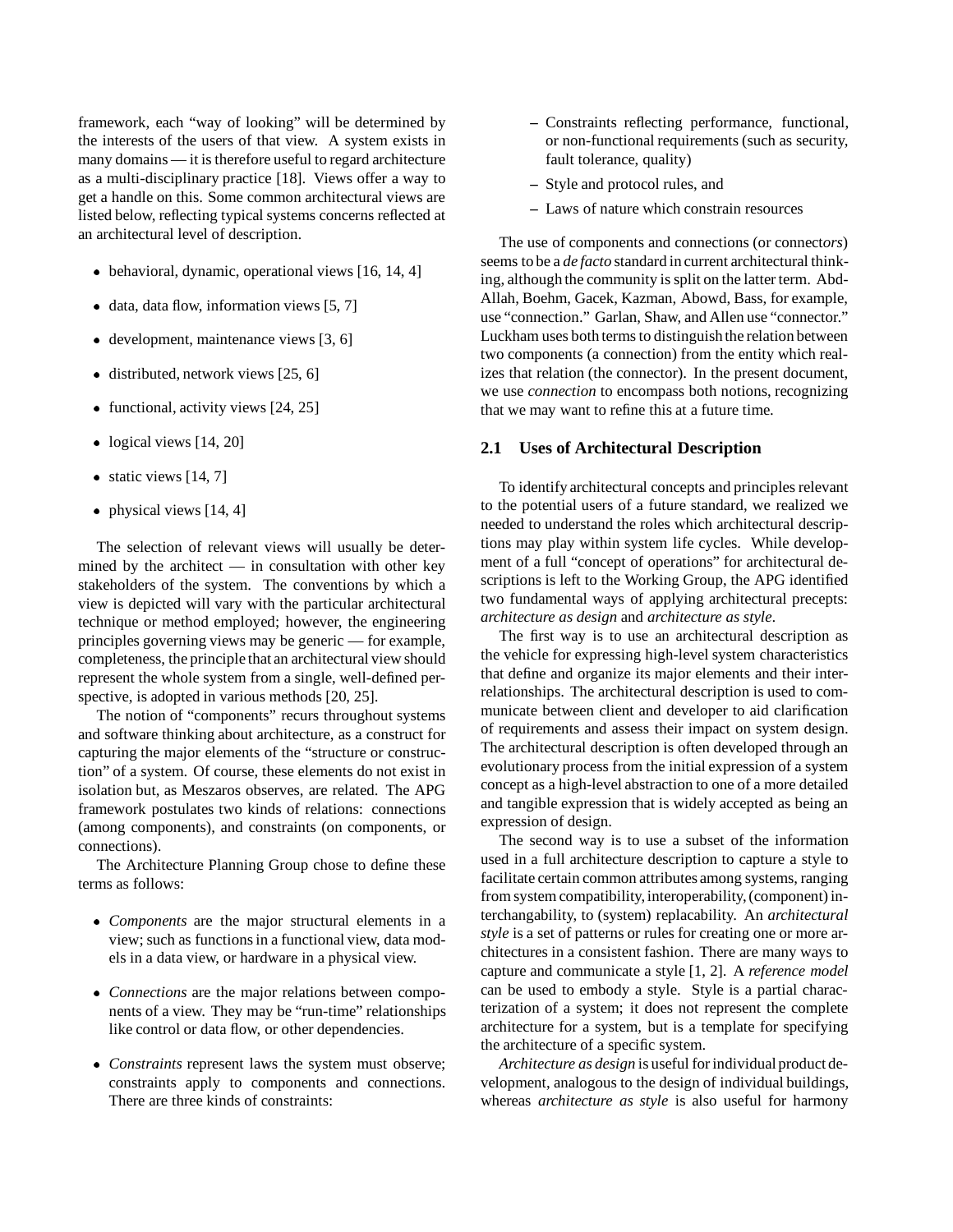among products, analogous to the design and planning of cities. Consider the following examples:

- 1. Individual software products have usually had an architectural concept established prior to implementation. However, all too often, conflicts between immediate user requirements and the architecture are resolved in favor of the requirements. The architecture is compromised over time, making the product less tolerant of modification or enhancement. More prominent attention to architecture can and would make software products more manageable over their life-cycle.
- 2. The architectural design of a new system can often benefit from an understanding of previous architectural designs for similar or related systems. However, the relative merits of one architecture vs. another for addressing a specific constraint varies according to the mix of other constraints upon the new system. A systematic approach to architectural description would aid this understanding by facilitating "reuse" of architectural knowledge.
- 3. Modern software development practices have evolved an even stronger impetus to adopt attention to architecture. In recent times, the state of the software practice has begun to include reuse of software products. Such reuse is only possible when expected behavior is consistent with actual behavior. As such, encouraging the software community to articulate and observe architectural style rules is likely to facilitate the further reuse and the continued maturation of software engineering as a discipline.
- 4. While it is important for an architect to understand the functional aspects of a system, it may be critical for the success of that system to embody an architectural view of those who must interface with it. If we look at a mass transit map of any major metropolitan area we see how various subsystems interconnect, where various stops are located, and perhaps travel times between locations. We would not, however, attempt to use the map for determining distance, or our precise location from a geometric perspective. Such maps are neither rendered to scale nor do they show every turn, rise, or fall. Yet, the view is critical for the successful use of the system.
- 5. In recent years Planned Unit Developments (PUD) have gained in popularity. From an architectural perspective the components that make up the unit are the various entities within the proposed development area. This allows the abstraction of many facets: roads (interfaces), electric, water (support services), population density (complexity).

6. Most major appliances have located on them a block diagram. For instance, a refrigerator might have a diagram on the back depicting the compressor, defroster, lights, temperature control, water location for ice maker, power cable, etc. Although not to be confused with the refrigerator itself, the diagram is one view of the device.

These examples meet the principles stated above, in that that they convey specific perspectives, dealing with domain concerns. In each case what has been described as an end product descriptor, probably had its beginning as a development document to convey conceptually what the device, product, or service was going to look like.

# **3. APG Recommendations**

The primary result of our deliberations was an Action Plan, delivered to SESC. That Action Plan made several recommendations.

First, the Architecture Planning Group recommended that SESC approve two new Project Authorization Requests (PARs) for:

- 1. a *Recommended Practice for Architectural Description*; and
- 2. a *Guide* to the new Architectural Description standard.

Second, recognizing that architectural issues were of a wider scope than any single IEEE standard, the APG recommended that the APG Action Plan be disseminated to the SESC Working Group Chairs in order for the Chairs to review and apply the architecture precepts set forth therein for the generation and revision of IEEE Software Engineering Standards.

Third, the APG recommended that the APG Action Plan be disseminated to other affected disciplines so that the framework of terminology and architectural precepts set forth therein can be useful in establishing a dialog with others in those disciplines in order to coordinate their responses during the standards development process.

Fourth, the APG recommended that the Architecture Working Group established by the above PARs address the following topics in the preparation of the *Recommended Practice* and *Guide*:

- How does architecture fit into life cycle?
- How do architecture documents relate to other life cycle documents?
- How are architectures documented?
- Who are the stakeholders for an architecture?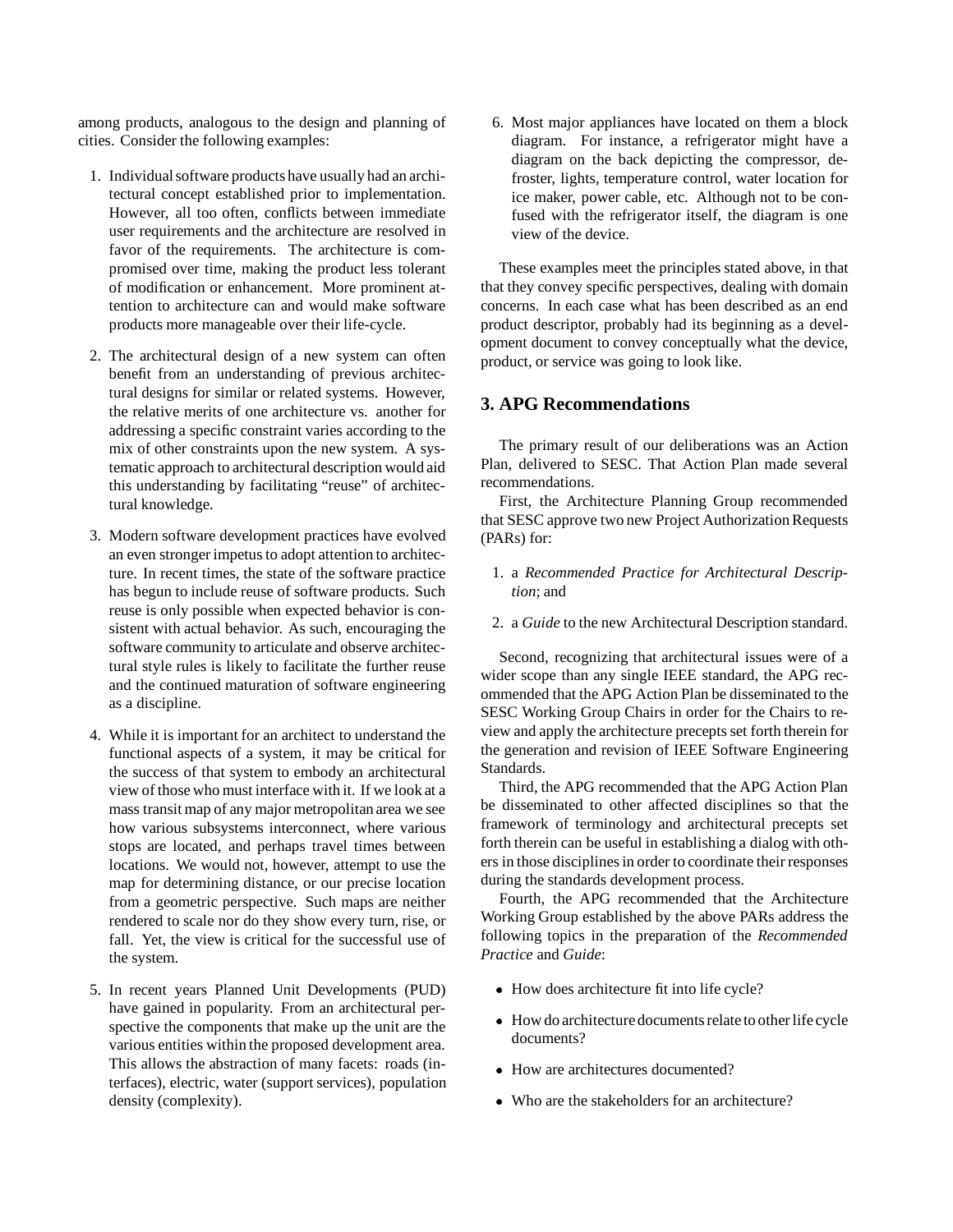- What architectural methods or processes are defined?
- What kinds of analyses may be applied to architecture models?

Finally, the Architecture Planning Group recommended that the following "concepts of operations" for an architect be explored and supported by the resulting Standard and Guide:

- 1. Software architects will require projections of available technologies to plan not a point solution, but a means to evolve a system including the user.
- 2. Architectural planning will include teams of experts in the relevant engineering disciplines of hardware, software, and human factors. For example, just as hardware should be selected which supports good software engineering, the software architecture should allow hardware evolution.
- 3. Time-to-complete a system will be balanced against time-to-obsolescence. System capabilities will be made operational and evolved iteratively through simulation if necessary. Too often, designs of the seventies are implemented in the nineties chasing a technology that will never be in use — obsolete before it is implemented.
- 4. Maturing the concept of prototype, architects will plan systems to include the user through early implementation of capabilities in the evolution to system solutions. Planning must continue throughout system evolution so that future capabilities are commensurate with the hardware engines available to support them. Like the weather, prognostication of the availability of storage, speed, and input/output devices will be necessary to judge whether the system will be reasonably current when implemented. A reasonable time for implementation can then be determined, and a reasonable subset of capabilities can be designated initial. Systems are not just architected as designs, they are planned to have initial capabilities which will evolve to solutions including user inputs.
- 5. Architects will plan with logistics, support, evolution, and continuing quality.
- 6. The expression of architecture will provide for the conveyance of lessons learned, suitability, etc., for the use of architectural solutions.

### **4. Conclusion**

SESC has determined that there is sufficient technical basis and community interest in architecture to implement the Architecture Planning Group's recommendations for an Architecture *Working* Group which will undertake the definition of a *Recommended Practice for Architectural Description*, and companion *Guide*. The first two quarterly meetings of the Working Group took place in May and July 1996. The IEEE Architecture Working Group may be contacted at: ieee-awg@spectre.mitre.org.

**Acknowledgments** Philippe Kruchten (Rational) provided helpful comments on a draft of this paper as a member of the Architecture Working Group.

#### **References**

- [1] A. Abd-Allah and B. W. Boehm. Reasoning about the composition of heterogeneous architectures. Technical Report USC–CSE–95–503, University of Southern California, 1995.
- [2] G. Abowd, R. Allen, and D. Garlan. Using style to understand descriptions of software architectures. *ACM Software Engineering Notes*, 18(5):9–20, December 1993.
- [3] B. W. Boehm. Software process architectures. In *Proceedings of the First International Workshop on Architecturesfor Software Systems*, Seattle, WA, 1995.
- [4] Defense Information Systems Agency. *Technical Architecture Frameworkfor Information Management(TAFIM)*, version 2.0 edition, 1995.
- [5] L. Druffel, N. E. Loy, R. A. Rosenberg, R. J. Sylvester, and R. A. Volz. Information architectures that enchance operational capability in peacetime and wartime. Technical report, US Air Force Science Advisory Board, February 1994.
- [6] D. E. Emery, R. F. Hilliard II, and T. B. Rice. Experiences applying a practical architectural method. In A. Strohmeier, editor, *Reliable Software Technologies– Ada-Europe'96*, number 1088 in Lecture Notes in Computer Science. Springer, 1996.
- [7] C. Gacek, A. Abd-Allah, B. K. Clark, and B. W. Boehm. On the definition of software system architecture. In *Proceedings of the First International Workshop on Architecturesfor Software Systems*, Seattle, WA, 1995.
- [8] D. Garlan, editor. *Proceedings of the First International Workshop on Architecture for Software Systems*,Seattle, WA, April 24–25 1995. Published as CMU–CS–TR–95–151.
- [9] D. Garlan. Research directions in software architecture. *ACM Computing Surveys*, 27(2):257–261, 1995.
- [10] *IEEE Std 1016, Recommended Practice for Software Design Descriptions*, 1987.
- [11] *IEEE Std 610.12, Glossary of Software Engineering Terminology*, 1990.
- [12] R. F. Hilliard II, T. B. Rice, and S. C. Schwarm. The architectural metaphor as a foundation for systems engineering. In *Proceedings of Sixth Annual International Symposium of the International Council on Systems Engineering*, 1996.
- [13] I. Jacobson, K. Palmkvist, and S. Dyrhage. Systems of interconnected systems. *ROAD*, May–June 1996.
- [14] P. B. Kruchten. The 4+1 view model of architecture. *IEEE Software*, 28(11):42–50, November 1995.